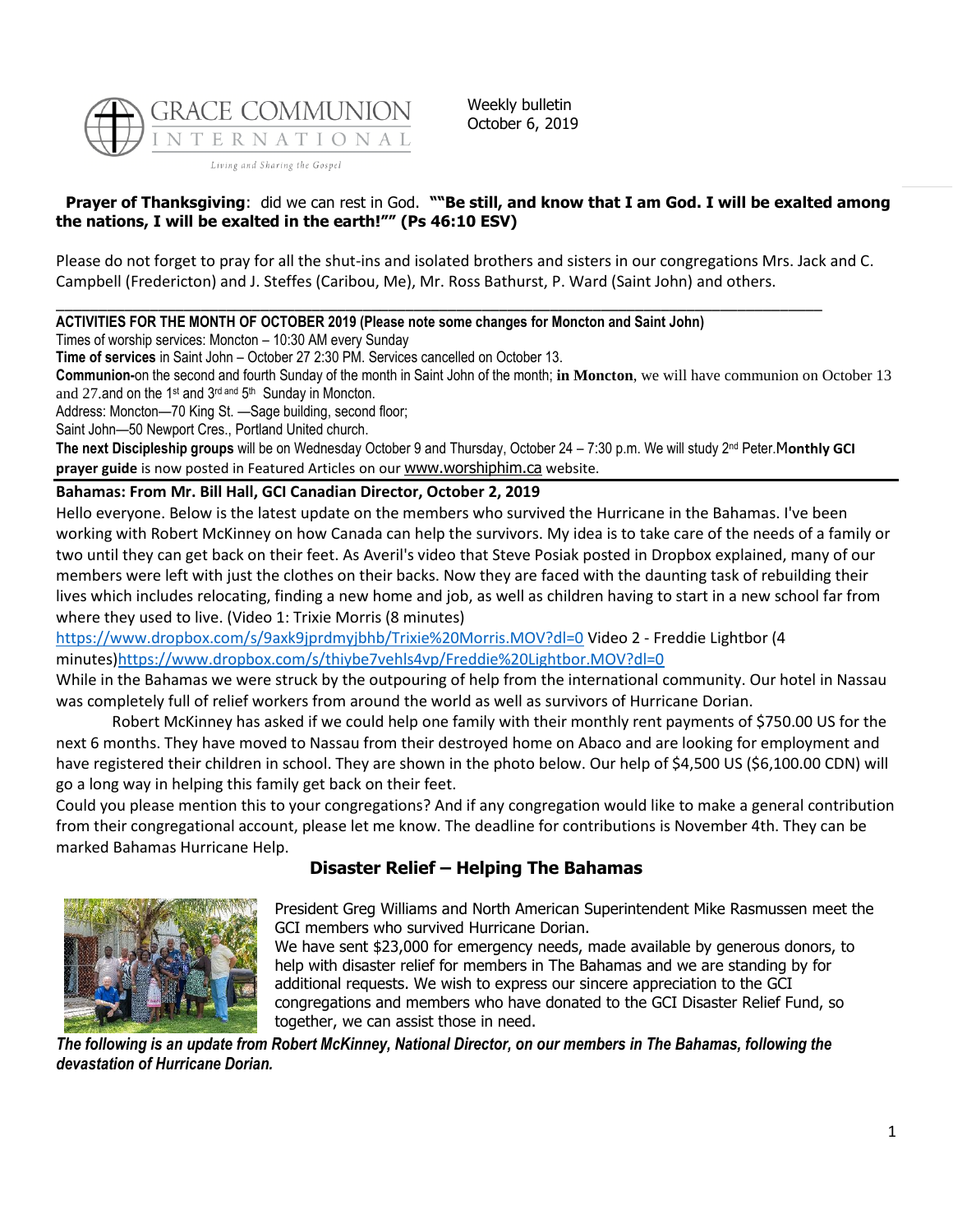We would like to thank you for your prayers and overwhelming show of support and love during this very difficult time. I visited Grand Bahama Island two days ago and met with our pastor, Calvin Parker and a number of our members. The devastation on the island is unbelievable. About 50% of our members suffered either a major roof or flooding damage.

Miraculously, a number of our members were not impacted by the hurricane. Pastor Parker has begun to distribute funds, food and supplies to members, and they are beginning to put the pieces together again. I plan to visit Abaco next week. Our members there were harder hit than those on Grand Bahama. Most remain displaced, some living with family members, while others have moved to Nassau and have had to find housing here. We have begun to assist these members with housing, funds, food, clothing and other needs as well.

I am in the process of organizing a work crew with Pastor Charles Taylor of our Miami church to go to Abaco to help with damage to our church building and members' homes there sometime next month. Thanks again for all the love, prayers, moral and financial support. It's still a long road ahead for some of our members, but we know that God is with us, and your loving support reassures us that we are all in this together.

Robert McKinney, Nassau, Bahamas \_\_\_\_\_\_\_\_\_\_\_\_\_\_\_\_\_\_\_\_\_\_\_\_\_\_\_\_\_\_\_\_\_\_\_\_\_\_\_\_\_\_\_\_\_\_\_\_\_\_\_\_\_\_\_\_\_\_\_\_\_\_\_\_\_\_\_\_\_\_\_\_\_\_\_\_\_\_\_\_\_\_\_\_\_\_\_\_\_\_\_\_\_\_\_\_\_\_\_\_\_\_\_\_\_\_

**Prayer update from Josephine and James** (Oct 3, 2019): We pray and request your prayers for a tank for harvesting water during this rain season, it started raining last week. So kindly pray for us. I am happy to inform you that on 11th-13th of October we have been invited by Pastor Anthony to attend a conference in Nairobi which we are told that would be conducted by Kalengule Kaoma. Yours in Christ' service, Sister Josephine and James, Please pray for the success of this conference

**Please pray for L. Richard** who was diagnosed yesterday with cancer in his mouth. He is to see a specialist shortly.

**Articles from Mr. Deddo** on Postmortem Evangelism and Does GCI Teach Universalism will be on our [worshiph](mailto:website@worshiphim.ca)im.ca under featured articles.

Should you have forgotten the password to enter "For members only" on the [www.worshiphim.ca](http://www.worshiphim.ca/) website, please do not hesitate to contact Mr. Vautour.

### $\_$  ,  $\_$  ,  $\_$  ,  $\_$  ,  $\_$  ,  $\_$  ,  $\_$  ,  $\_$  ,  $\_$  ,  $\_$  ,  $\_$  ,  $\_$  ,  $\_$  ,  $\_$  ,  $\_$  ,  $\_$  ,  $\_$  ,  $\_$  ,  $\_$  ,  $\_$  ,  $\_$  ,  $\_$  ,  $\_$  ,  $\_$  ,  $\_$  ,  $\_$  ,  $\_$  ,  $\_$  ,  $\_$  ,  $\_$  ,  $\_$  ,  $\_$  ,  $\_$  ,  $\_$  ,  $\_$  ,  $\_$  ,  $\_$  , **ONE IN THREE AND THREE IN ONE**

The Bible never compromises the fact that God is one. Yet, Jesus' incarnation and work give us a greater depth of understanding of the way in which God is one. The New Testament testifies that Jesus Christ is God and that the Father is God. There is *more than one* Person in the *one* God.

The New Testament, as we shall see, also presents the Holy Spirit as divine and eternal. Whenever we say that the Holy Spirit does something, we mean that God does it. The Holy Spirit is God. That means the Bible reveals one God who exists eternally as Father, Son, and Holy Spirit. It is for this reason that Christians are to be **baptized "in the name** 

# **of the Father and of the Son and of the Holy Spirit" (Matthew 28:19).**

Throughout the centuries, many ideas have been developed that might seem, at first glance, to make these biblical facts easier to understand. But we must be careful not to accept any idea that contradicts what the Bible says. Some ideas might make things seem simple, in the sense of making God easier to comprehend and easier to picture in our minds. But what is important is whether an idea is consistent with the Bible, not whether it is simple or easy.

The Bible tells us there is one and only one God, and then presents us with more than one Person called God. The Father is called God, the Son is called God, and the Holy Spirit is called God. All three are eternal, and all three do things that only God can do. So there is one God, and three in the One.

"One in three" – or "three in one" – is a concept that, at first glance, appears illogical. But neither is it logical for us to assume that God could not be more than what we would expect if we simply sat down, with no revelation, to figure it out for ourselves.

God reveals many things about himself, and we believe them, even though we cannot explain them all. For example, we cannot completely explain how God can be without beginning. This is beyond our ability to understand. We cannot explain what eternal existence is like, yet we know that God is without beginning. Likewise, the Bible reveals that God is one and only one, yet is also Father, Son, and Holy Spirit. We believe it even though it is not simple or easy to explain. We believe it because the Bible reveals it.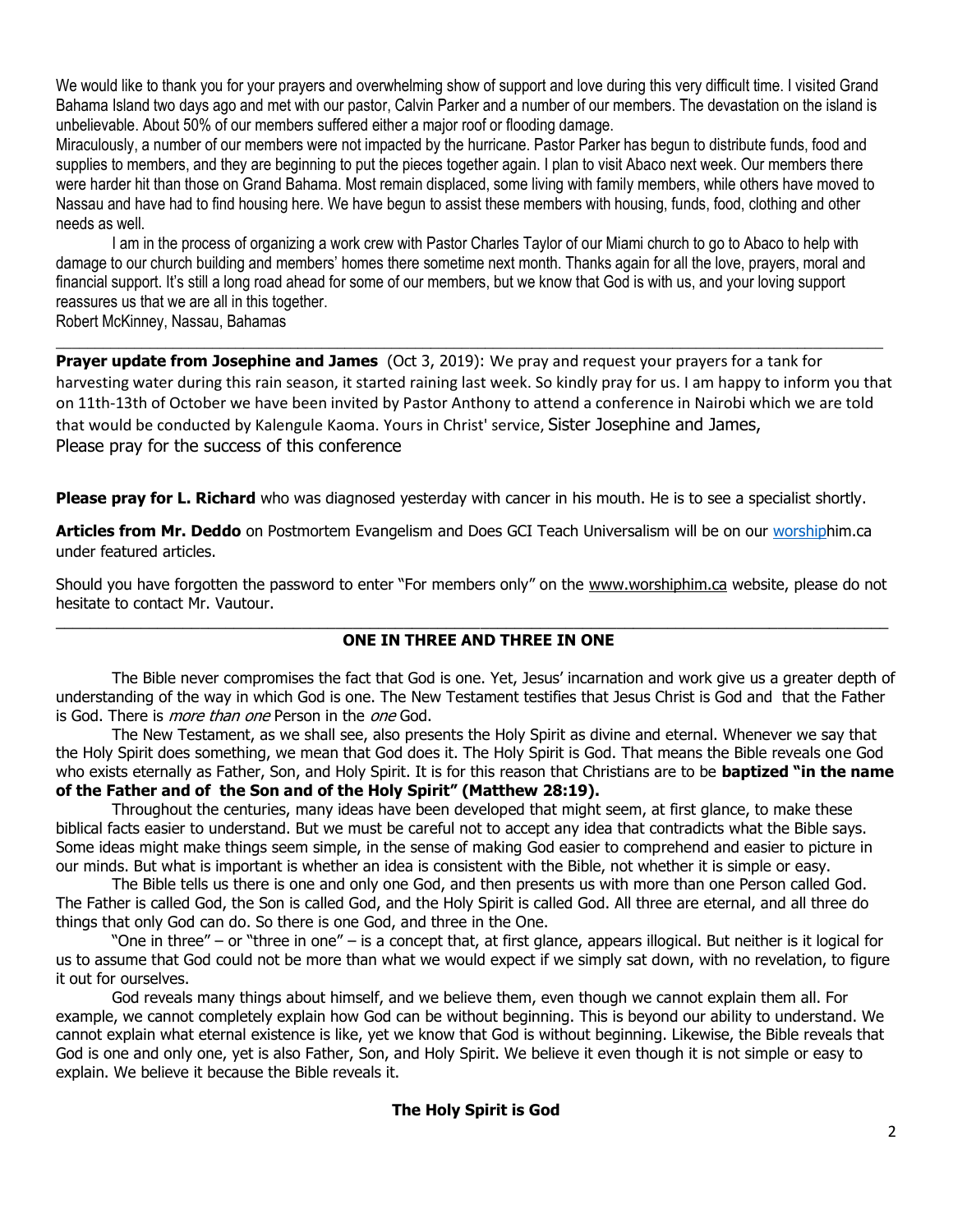**Acts 5:3-4** calls the Holy Spirit God: Peter said, **"Ananias, how is it that Satan has so filled your heart that you have lied to the Holy Spirit and have kept for yourself some of the money you received for the land? Didn't it belong to you before it was sold? And after it was sold, wasn't the money at your disposal? What made you think of doing such a thing? You have not lied to men but to God."** 

When Ananias lied to the Holy Spirit, Peter says he was lying to God. He was not trying to deceive an impersonal force or an intermediate agency — he was trying to deceive God.

The New Testament ascribes to the Holy Spirit attributes that belong only to God. For instance, the Holy Spirit is omniscient, or unlimited in knowledge. **"God has revealed it to us by his Spirit. The Spirit searches all things, even the deep things of God.... No one knows the thoughts of God except the Spirit of God" (1 Corinthians 2:10-11).** 

The Holy Spirit is omnipresent, or unlimited in place. **"Do you not know that your body is a temple of the Holy Spirit, who is in you, whom you have received from God?" (1 Corinthians 6:19).** The Holy Spirit is in believers everywhere, not limited to any one place (see also Psalm 139:7-8 **"7 Where shall I go from your Spirit? Or where shall I flee from your presence? 8 If I ascend to heaven, you are there! If I make my bed in Sheol, you are there!" (Ps 139:7-8 ESV)**).

The Holy Spirit regenerates Christians, giving them new life. **"No one can enter the kingdom of God unless he is born of water and the Spirit. Flesh gives birth to flesh, but the Spirit gives birth to spirit" (John 3:5-6)**.

The Holy Spirit speaks and foretells the future. **"The Spirit clearly says that in later times some will abandon the faith and follow deceiving spirits and things taught by demons" (1 Timothy 4:1).** 

The Holy Spirit is equated with the Father and the Son in the baptismal ceremony. Christian converts are baptized **"in the name of the Father and of the Son and of the Holy Spirit" (Matthew 28:19).** There is one name, but three are included in the One.

The Spirit creates out of nothing (**Psalm 104:30**). Only God can create like that.

**Hebrews 9:14** says the Holy Spirit is eternal. Only God is eternal. Jesus told the apostles: "**I will ask the Father, and he will give you another Counselor to be with you forever – the Spirit of truth. The world cannot accept him, because it neither sees him nor knows him. But you know him, for he lives with you and will be in you" (John 14:16-17).** 

Jesus identified the Counselor as the Holy Spirit: **"The Counselor, the Holy Spirit, whom the Father will send in my name, will teach you all things and will remind you of everything I have said to you" (verse 26).** The Counselor convicts the world of sin, an accomplishment that can rightly be ascribed only to God. He guides into all truth, something only God is capable of doing. As Paul affirmed, **"We speak, not in words taught us by human wisdom but in words taught by the Spirit, expressing spiritual truths in spiritual words" (1 Corinthians 2:13).**

### **Father, Son, and Holy Spirit: one God**

When we understand that God is one, and that the Holy Spirit is God, just as the Father is God and the Son is God, we have no problem understanding a passage like **Acts 13:2: "While they were worshiping the Lord and fasting, the Holy Spirit said, 'Set apart for me Barnabas and Saul for the work to which I have called them.'"** Here Luke presents the Holy Spirit as speaking. The Holy Spirit is God at work in the church, speaking and calling people to do God's will.

The biblical revelation of the nature of God is beautiful. When the Holy Spirit speaks, or sends, or inspires, or leads, or sanctifies, or empowers, or gives gifts, it is God speaking, sending, inspiring, leading, sanctifying, empowering or giving gifts. But since God is one, and not three separate beings, the Holy Spirit is not a separate God.

God has one will, the will of the Father, which is also the will of the Son and of the Holy Spirit. It is not a matter of two or three separate God Beings deciding to be in perfect agreement with each other. This would contradict scriptures such as **Isaiah 44:6-8**. It is a matter of one God, one will. The Son is the very expression of the will of the Father. Similarly, the Holy Spirit constitutes the will of the Father at work in the world.

Paul says that **"the Lord is the Spirit,"** and he speaks of **"the Lord, who is the Spirit" (2 Corinthians 3:17-18).** He says **"the Spirit gives life" (verse 6)** which is something only God can do. We know the Father, only because the Spirit enables us to believe that Jesus is the Son of God. Jesus dwells in us and the Father dwells in us, but that is only because the Spirit dwells in us (**John 14:16-17, 23; Romans 8:9-11**). Since God is one, if the Spirit is in us, then the Father and the Son are in us. The three can be distinguished, but not separated.

Paul equates the Spirit, the Lord, and God in **1 Corinthians 12:4-11**. He says it is **"the same God who inspires"** in **verse 6**, and he says **"these are the work of one and the same Spirit,"** and goes on to declare that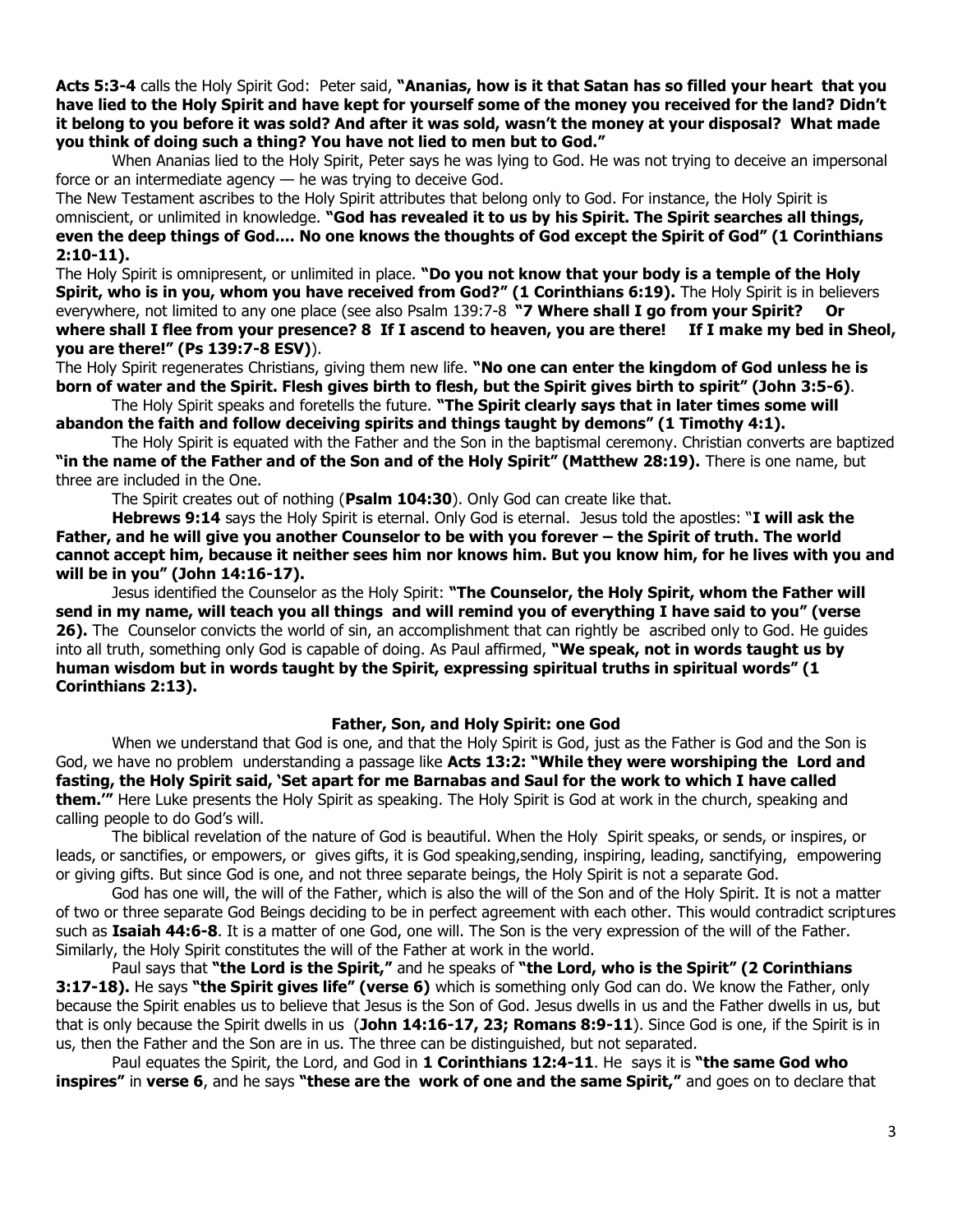the Spirit does all this as the Spirit wills (**verse 11**). How can the Spirit will? The Spirit wills because the Spirit is a person, and the Spirit is God, and God is one, and the will of the Father is the will of the Son and of the Holy Spirit.

To worship God is to worship the Father, the Son, and the Holy Spirit, the one and only one God. That does not mean we are to single out the Holy Spirit and worship the Holy Spirit as though the Holy Spirit is a separate Being. We do not direct our worship to the Holy Spirit specifically, but to God, who is Father, Son, and Holy Spirit. It is God in us (the Holy Spirit) who causes us to worship God. The Comforter (like the Son) will not speak on his own (**John 16:13**), but what the Father gives him he will speak. He does not direct us to himself, but to the Father through the Son. Likewise, we don't normally pray specifically to the Spirit – it is the Spirit in us who helps us in our prayers, and intercedes for us (**Romans 8:26**).

Unless God himself is in us, we would not be turned toward God at all. Unless God himself is in us, we would not know God, and we would not know his Son. That is why all the credit for our salvation goes to God and not to us. The fruit we bear is the fruit of the Spirit – that is, God's fruit, not ours. But God gives us the privilege, if we will accept it, of participating with him in his work.

The Father is the Creator and Source of all things. The Son is the Redeemer and Savior, and the one by whom God created all things. The Holy Spirit is the Comforter and Advocate. The Holy Spirit is God in us, the one who leads us to the Father through the Son. Through the Son, we are cleansed and saved so that we can have fellowship with him and the Father. The Spirit stirs our hearts and minds and inclines us toward belief in Jesus Christ, who is the way and the gate. The Spirit gives us gifts, the gifts of God, including faith, hope and love.

All this is the work of the one God, who reveals himself to us as Father, Son, and Holy Spirit. He is not a different God from the God of the Old Testament, but in the New Testament something more is revealed about him: He sent his Son as a human being to die for our sins and to be raised to glory, and he sent us his Spirit – the Comforter – to dwell in us, to lead us into all truth, to give us gifts, and to conform us to the image of Christ.

When we pray, reaching God is the goal of the prayer, yet it is also God who leads us toward that goal, and it is also God who is the Way along which we are led toward the goal. In other words, it is to God (the Father) we pray; it is God in us (the Holy Spirit) motivating us to pray; and God is also the Way (the Son) along which we are being led toward that goal.

The Father initiates the plan of salvation. The Son embodies and executes the atoning, redemptive plan for the salvation of humanity. The Holy Spirit applies the benefits, or gifts, of redemption to empower the actual salvation of the faithful believers. All this is the work of the one God, the God of the Bible.

Paul ended 2 Corinthians with the blessing: "**May the grace of the Lord Jesus Christ, and the love of God, and the fellowship of the Holy Spirit be with you all" (2 Corinthians 13:14).** In this verse, Paul highlights the love of God, which is shown to us through the grace he gives us in Jesus Christ and the unified fellowship with himself and one another he gives us through the Holy Spirit.

#### **How many "Persons" is God?**

Many people have only a hazy idea of what the Bible teaches about the oneness of God. Most do not really think about it. Some imagine three separate Beings. Some picture one Being with three heads. Others think of one Being who changes from Father to Son to Holy Spirit whenever he wills. It is easy to make such mistakes.

Many people use the word Trinity as a definition of the biblical teaching about God. However, if asked, most would not be able to explain what the Bible actually teaches about how God is one. In other words, what many people envision when they speak of the Trinity is not biblical. Some of the confusion lies in the use of the word Persons.

The word Persons, which is normally included in English-language definitions of the Trinity, causes people to think of three Beings. "One God who is three Persons – Father, Son, and Holy Spirit," is a common way the Trinity is explained. But the ordinary meaning of the word "person" is misleading when it is applied to God. It gives the impression that God has limits, and that his threeness lies in being three separate individuals – which is not the case.

The English word "person" is derived from the Latin word *persona.* The word *persona* was used by theologians to describe the Father, the Son, and the Holy Spirit in the Latin language, but it did not convey the same meaning as the English word "person" conveys today. It was a word originally used for a role that an actor portrayed in a play. It was also the word for "mask," because actors wore different masks for each character they portrayed.

Even this concept, though it does not allow the error of three Beings, is still weak and misleading when referring to God. It is misleading because the Father, the Son, and the Holy Spirit are not mere roles being played by God. An actor can play only one role at a time, quite unlike God, who is Father, Son, and Holy Spirit all the time.

Even though a Latin theologian may have understood what was meant by the word *persona*, the average person today would not. The English word "person" is easily misunderstood by the average individual when referring to God, unless it is accompanied by an explanation that "Persons" in the Godhead should not be thought of in the same way as "persons" like humans.